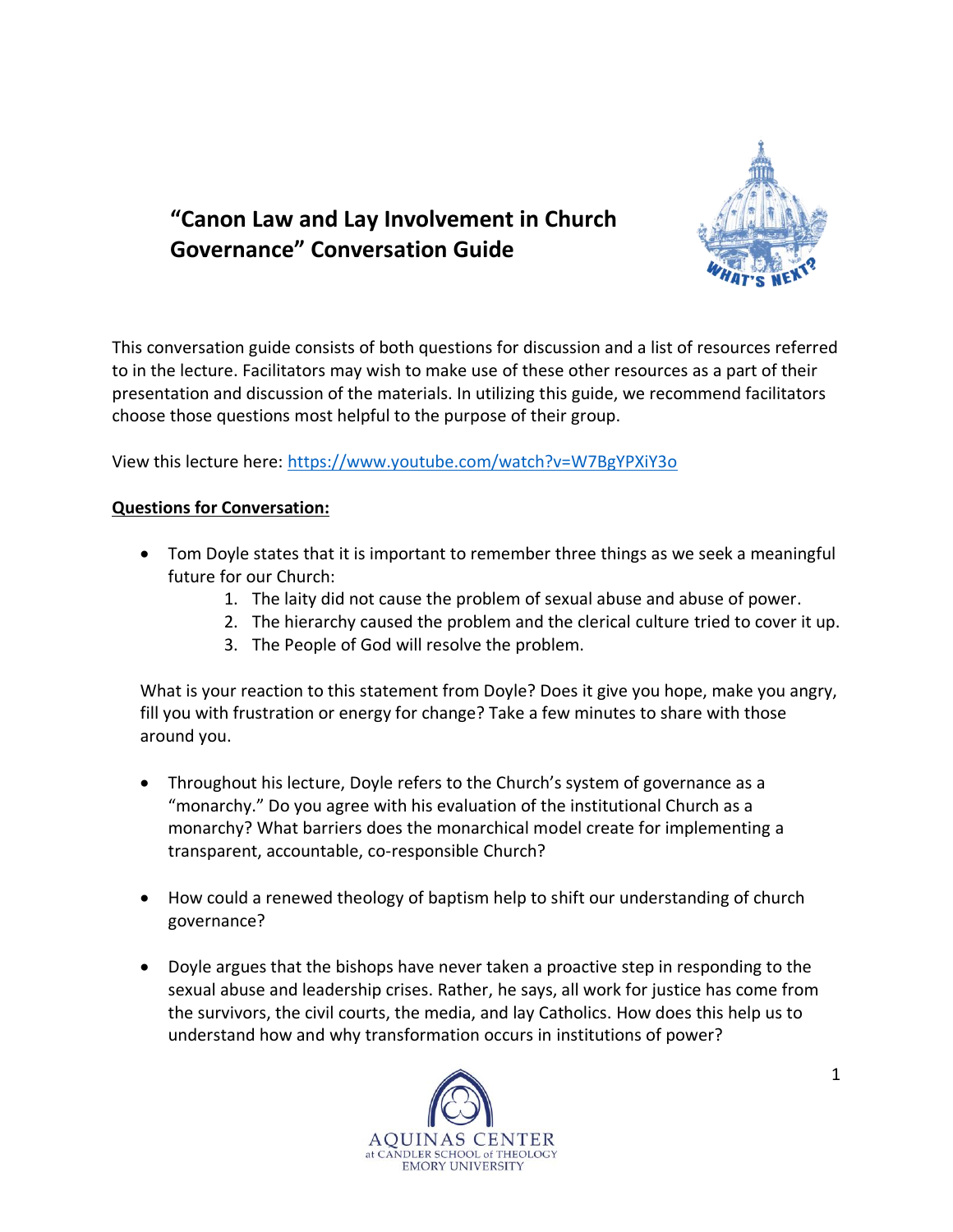- Doyle sees three primary areas of causality in the sexual abuse and leadership crises: the current model of priesthood, a monarchical church governance structure, and the current model of pastoral care. In your estimation, how have each of these contributed to the current crises? Do you think there are other areas of causality not named by Doyle?
- The sacraments, in particular the Eucharist, are central to Catholic spirituality. And yet, it is in the very context of the sacraments that abuse occurs in many cases. Doyle argues that in light of this, spiritual healing for victims cannot focus primarily around reconciliation, Eucharist, or liturgical penance services. Indeed, he suggests that the current sacramental model in the Church serves to keep lay people as passive dependents on clerics. How do you think the Church might arrive at a less hierarchical model of pastoral and spiritual care?
- Doyle clearly states that as it currently exists, canon law is a tool in service of a monarchical church. He insists that canon law will only serve the whole People of God when both those administering it and those receiving it seek to implement transparency and accountability. Based on this lecture, how do you think current canon law needs to be revised?
- What does the story of former Irish Prime Minister Enda Kenny's response to the Vatican tell us about the lack of institutional honesty in response to the abuse crisis? How does Doyle suggest canon law serves a culture of secrecy?
- In the final lines of the lecture Doyle quotes Marie Collins, who encourages the laity to remember that it is our Church and that we must keep hope alive while resisting all forms of clericalism. How do you hold on to both hope and resistance in the work to transform the Church?

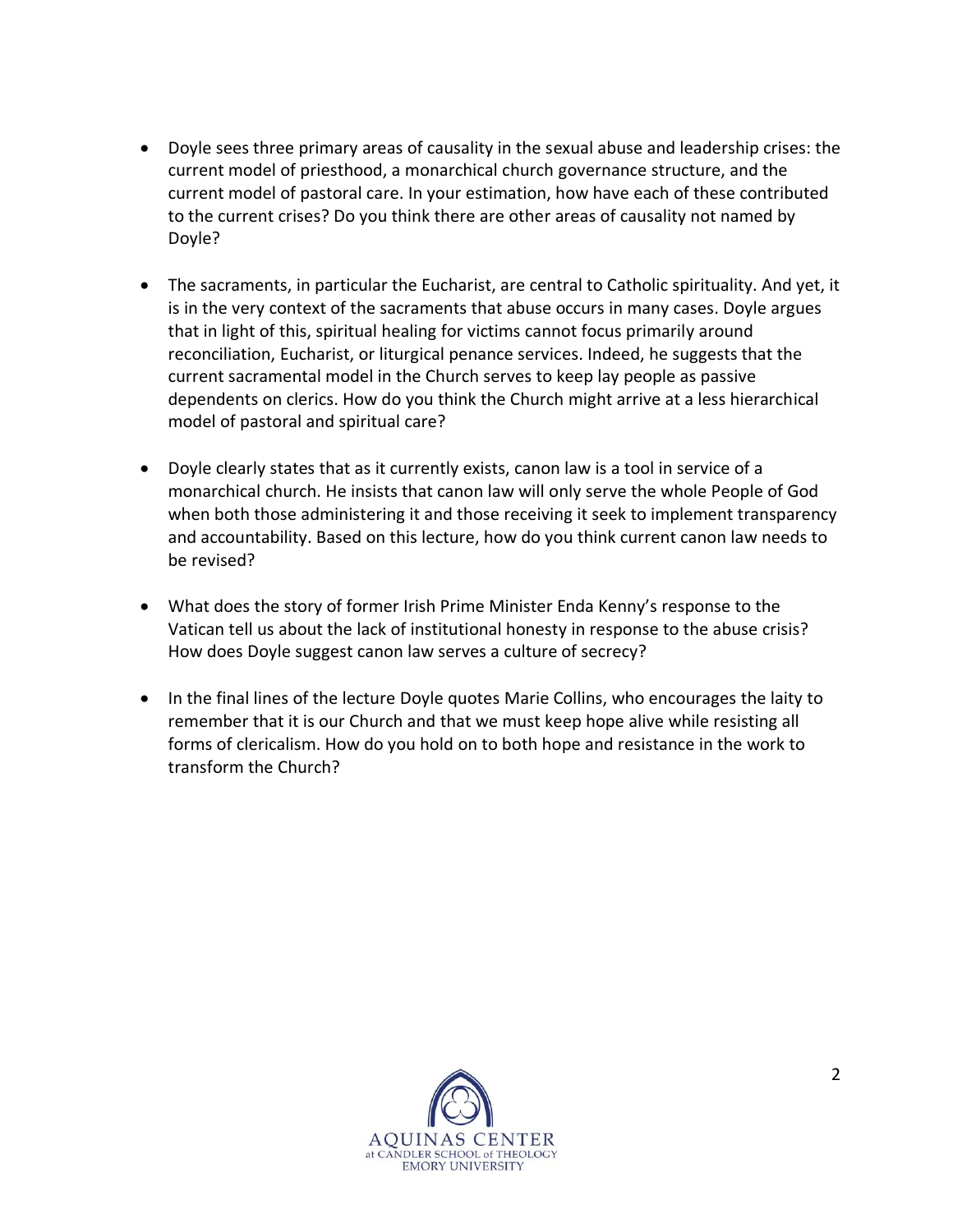## Resources:

## **Survivor Support**

**If you have been the victim of abuse in the Catholic Church, please reach out to someone. Below are contact points that can help.**

| <b>RAINN National Sexual Assault</b><br><b>Hotline</b> | 800-656-HOPE (4673) or online chat                                        |
|--------------------------------------------------------|---------------------------------------------------------------------------|
| <b>Survivors Network of those Abused</b><br>by Priests | Assistance Line: 1-877-SNAP-HEALS (877-762-<br>7432)                      |
| <b>Victim Assistance Coordinators</b>                  | Click here to contact a victim assistance<br>coordinator in your diocese. |

- For reports and documents on the abuse crisis, educational information, and steps on how to take action, visit [http://catholiclayresponse.com/.](http://catholiclayresponse.com/)
- Tom Doyle refers to the following canons in his talk: 129, 204, 207, 208, 221. These can be accessed through the online Code of Canon Law: [http://www.vatican.va/archive/cod](http://www.vatican.va/archive/cod-iuris-canonici/cic_index_en.html)[iuris-canonici/cic\\_index\\_en.html.](http://www.vatican.va/archive/cod-iuris-canonici/cic_index_en.html)
- The NCR editorial referenced in this lecture on the "heroic priesthood" and the crimes of Marcial Maciel can be found here: [https://www.ncronline.org/news/accountability/finally-legions-terrible-truth.](https://www.ncronline.org/news/accountability/finally-legions-terrible-truth)
- Former Irish Prime Minister Enda Kenny's statement on the 2011 Cloyne report can be found here: [http://www.bishop](http://www.bishop-accountability.org/news5/2011_07_20_Kenny_Statement.htm)[accountability.org/news5/2011\\_07\\_20\\_Kenny\\_Statement.htm.](http://www.bishop-accountability.org/news5/2011_07_20_Kenny_Statement.htm)
- *Vos Estis Lux Mundi* is a *motu proprio* promulgated by Pope Francis which establishes new procedural norms to combat sexual abuse in the Church: [http://www.vatican.va/content/francesco/en/motu\\_proprio/documents/papa](http://www.vatican.va/content/francesco/en/motu_proprio/documents/papa-francesco-motu-proprio-20190507_vos-estis-lux-mundi.html)[francesco-motu-proprio-20190507\\_vos-estis-lux-mundi.html.](http://www.vatican.va/content/francesco/en/motu_proprio/documents/papa-francesco-motu-proprio-20190507_vos-estis-lux-mundi.html)
- Pope Pius X refers to the laity as the "docile flock" in the 1906 encyclical *Vehementer Nos*[: http://www.vatican.va/content/pius-x/en/encyclicals/documents/hf\\_p](http://www.vatican.va/content/pius-x/en/encyclicals/documents/hf_p-x_enc_11021906_vehementer-nos.html)[x\\_enc\\_11021906\\_vehementer-nos.html.](http://www.vatican.va/content/pius-x/en/encyclicals/documents/hf_p-x_enc_11021906_vehementer-nos.html)